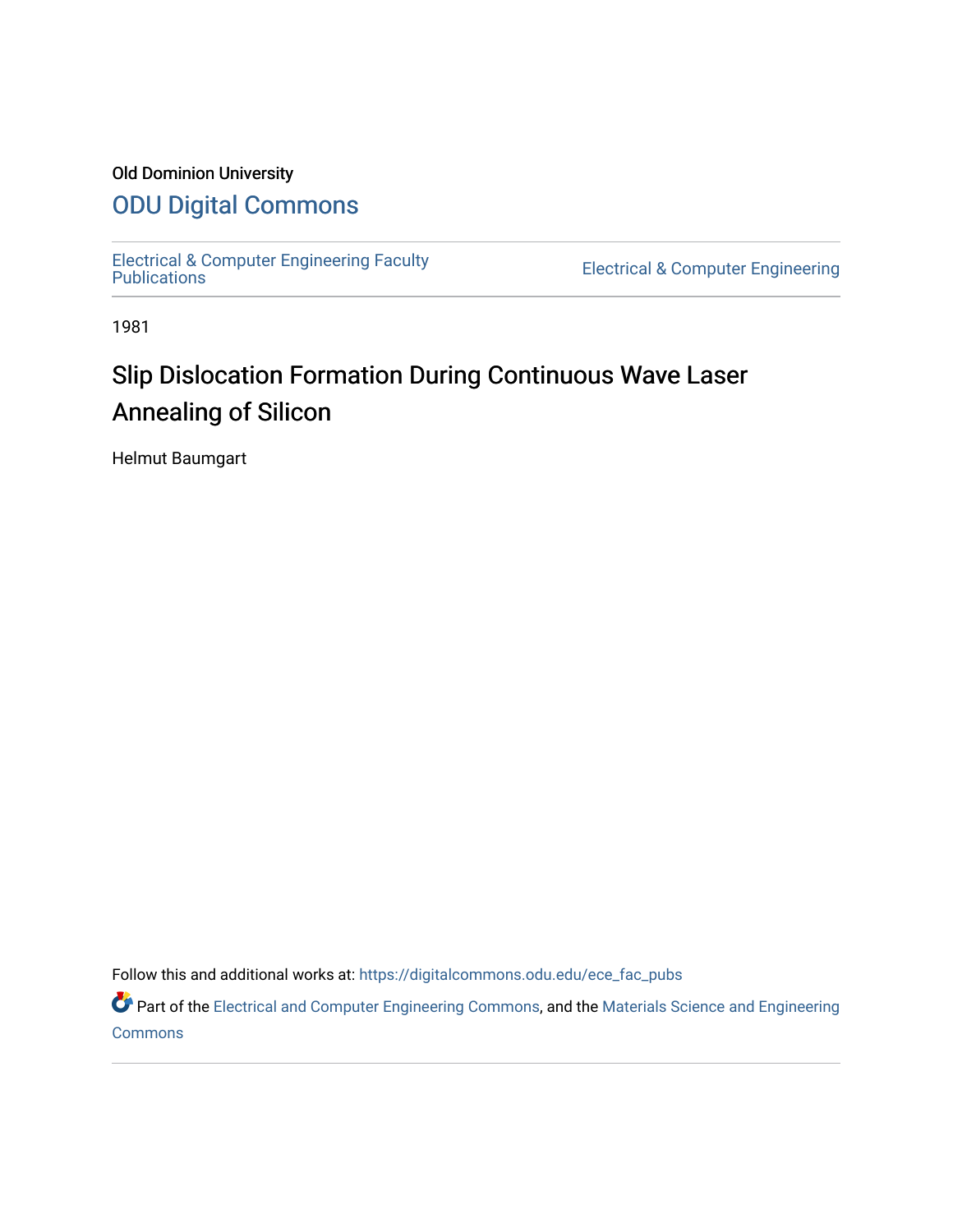### **Slip dislocation formation during cw laser annealing of silicon**

H. Baumgart, F. Phillipp, G. A. Rozgonyi, a) and U. Gösele Max-Planck-Institut für Festkörperforschung, and Max-Planck-Institut für Metallforschung, *Heisenbergstrasse I.* D- *7000 Stuttgart 80, Federal Republic of Germany* 

**(Received** 6 **August** 1980; accepted for publication 29 October 1980)

High-voltage electron microscopy **(HVEM)** has been used for the investigation of the defect structure in cw laser-annealed silicon. We report for the first time a (HVEM) analysis of the formation processes involved in the nucleation and glide of slip dislocations during epitaxial regrowth by cw laser annealing of ion-implantation damaged silicon layers. Based on the combined optical and **HVEM** observations a model of the dislocation generation and glide processes is presented.

**PACS** numbers: 61.60.Jc, 79.20.Ds, 81.40.Ef, 61.70.Tm

The nucleation and propagation of dislocations in silicon has been an area of continued interest from both a fundamental and applied point of view for several decades. Recently, laser annealing has introduced several new elements into the modeling of dislocation phenomena *due* to *the* localized nature of *the* crystal heating and *the extremely* short times available for plastic flow phenomena to occur.<sup>1</sup> For example, following a pulsed laser melting, a surface will epitaxially regrow to a dislocation-free condition in less than  $1 \mu$ sec, while lattice strains as high as 1.5% are elastically frozen in. 2 However, cw laser annealing for several hundred milliseconds is generally accompanied by plastic flow in the form of slip dislocations and submicron dislocation loops.<sup>3,4</sup>

In the present letter, we report on a combined optical microscopy, etch pit, and high-voltage transmission electron microscopy **(HVEM)** study of dislocations deliberately introduced by a cw Ar-ion laser. The unique spatial, thermal, and temporal control of the laser-prepared samples, as well as the use of large-area thinning procedures provide new data, which has enabled us to formulate a model of *the* dislocation generation and glide processes.

Silicon specimens with  $\langle 100 \rangle$  orientation were amorphized by ion implantation of arsenic and silicon with doses ranging from  $1 \times 10^{15}$  to  $3 \times 10^{16}$  cm<sup>-2</sup> at 60 keV and subsequently laser irradiated. For comparison, virgin silicon wafers were also laser irradiated. A cw argon ion laser with a maximum output of 20 W was modified by insertion of an electromechanical shutter inside the laser cavity. In this way thermal "pulses" from *5* msec to several seconds could be directed at the sample. The specimen position was controlled by programmable xy stepping motors. Although a substrate table heatable to 500  $^{\circ}$ C is built into the system, no substrate heating was applied in the present study.

The laser-induced morphology changes were initially examined in a Nomarski differential interference contrast (DIC) microscope. Dislocation etch pits were produced by preferential chemical etching in the Secco solution.<sup>5</sup> Details of dislocation character and distribution were obtained in a Hitachi HU 650 high-voltage electron microscope operating at 600 keV. Large-area thinning produced foil thicknesses from 1 to 2  $\mu$ m over areas of several mm<sup>2</sup>.<sup>6</sup> This technique

<sup>a)</sup>On sabbatical leave from Bell Laboratories, Murray Hill, N.J.

permitted the examination of several laser-irradiated spots of 50–80- $\mu$ m diameter from edge to edge and the comparison on a one-to-one basis with optical micrographs.

A typical slip line pattern revealed by DIC optical microscopy is shown in Fig. l(a). The sample was As implanted and subsequently annealed via solid phase epitaxy, i.e., no melting has occured. Note that the slip lines run from just







FIG. I. Nomarski optical micrograph of solid-phase annealed silicon showing slip lines (a) as annealed and (b) Secco etched.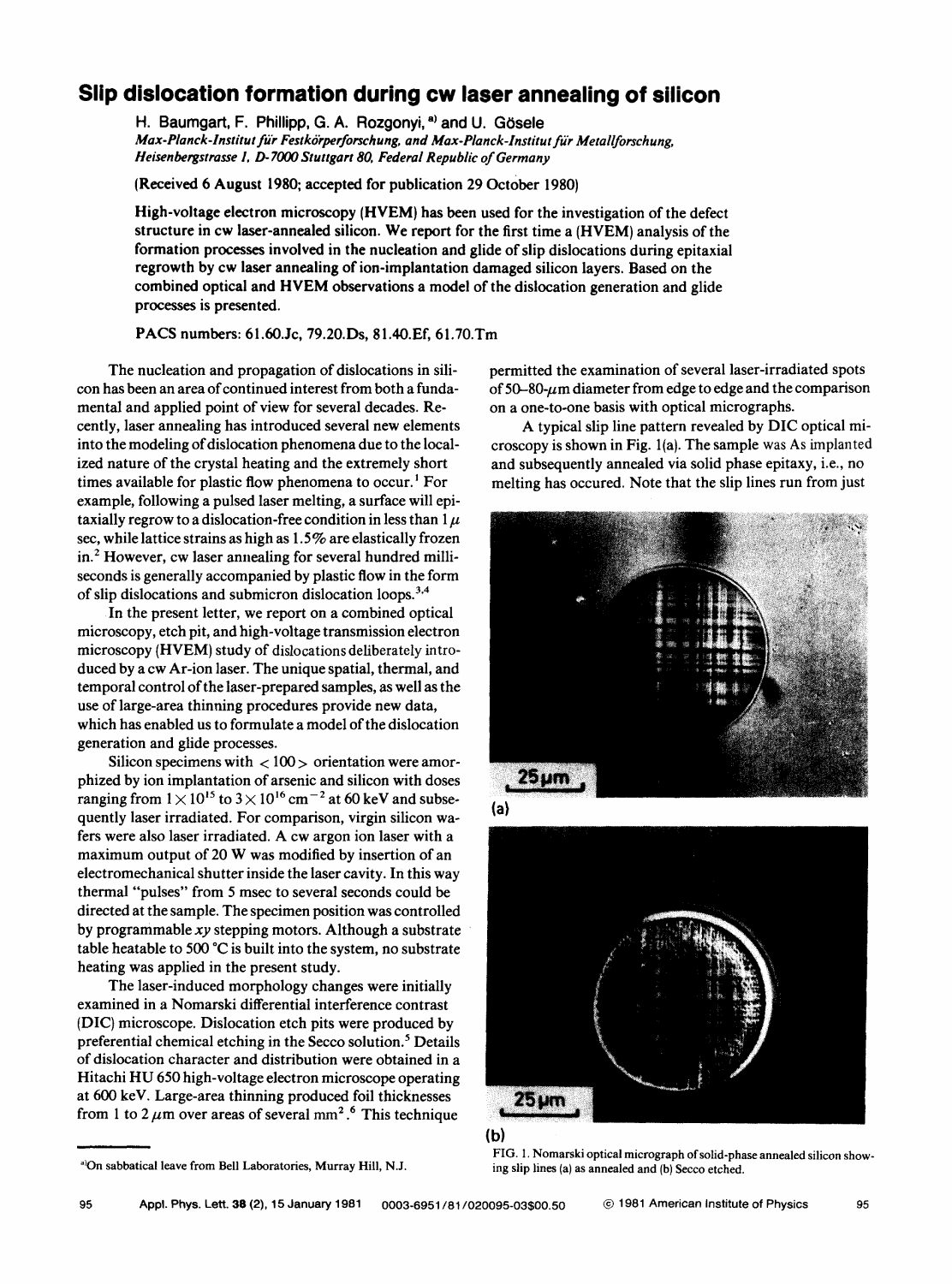inside one edge of the annealed spot clear accross the spot to just inside the opposite edge in two orthogonal  $\langle 110 \rangle$  directions. Although the slip lines travel essentially from edge to edge, etch pits are only observed in an annular region about  $10$ - $\mu$ m wide, see Fig. 1(b). The absence of emerging dislocations in the center of a spot was confirmed in the **HVEM** by examination of an entire  $80-\mu$ m-diam laser-annealed spot, which indicated that the slip dislocations merely glide across the central region leaving behind surface slip traces.

Slip dislocations  $D_s$  and submicron dislocation loops  $D_1$ were found along the perimeter of spots as shown in Fig. 2(a). The slip dislocation consists of segments parallel to the surface and threading segments penetrating the  $1-2-\mu m$ -thick TEM specimen. The dislocation loops  $D_1$  (diameter  $\leq 100$ ) nm) were concentrated at the inner boundary of the defectrich annular zone. Stereo pictures were used to establish the 3-dimensional configuration of the dislocations. The surface parallel segments *p* of the slip dislocations in Fig. 2(a) were found to be 60° dislocations with Burgers vector  $a/2 < 110 >$ inclined to the specimen surface. The threading segments *t* of *Ds* are either screw or 60° dislocations. Detailed contrast analysis<sup>7</sup> of the small loops  $D_1$  proved them to be of interstitial type.



FIG. 2. High-voltage TEM micrograph of the periphery of irradiated areas; (a) as-implanted silicon, showing submicron dislocation loops  $D_1$ , dislocation segments parallel to the surface *p* and threading dislocation segments *t,*  and (b) virgin silicon sample, showing pileup of threading dislocations.



FIG. 3. Schematic of dislocation nucleation and subsequent glide in (a) implanted silicon, and (b) virgin silicon. 1: early stage of expanding halfloop, 2: final stage of expanding half-loop, p: dislocation segment parallel to the surface, and t: threading dislocation segment regions where submicron dislocation loops as observed are indicated by the broken circles.

The dislocation cross grid in Fig. 2(a) is typical for the defect structure observed after cw laser annealing irrespecitive of the species of ion implantation. Fig. 2(b) shows the dislocation structure obtained during a 200-msec pulse laser irradiation of virgin silicon wafers. No submicron loops or dislocation segments parallel to the surface could be seen. The slip dislocations show a simpler structure featuring only threading segments. Optical micrographs of virgin and implanted wafers are identical and appear as in Fig. l(a) following laser irradiation.

These observations led us to the following model of generation and glide of dislocations in cw laser-annealed silicon: Lateral and in-depth temperature gradients are established during annealing. Mechanical stresses are therefore created by the localized expansion of the silicon lattice. Stress risers which naturally occur at the surface lead to the nucleation of dislocation half-loops. 8 Since the implanted surface is amorphous, the slip dislocations must nucleate after the solid phase epitaxial reconstruction of the amorphous layer has been completed. In fact, based on the time-dependent dislocation nucleation observations in Ref. 1 and also recently discussed in Ref. 4, the regrowth will always proceed to completion before the slip dislocations nucleate. Under the driving force of the asymmetrical, thermally induced mechanical stress, the dislocation half-loops expand by glide laterally and into the bulk as indicated in Fig. 3. Therefore these halfloops are *not* confined to the regrown layer depth of about 50 nm, but penetrate into the single-crystal substrate to a depth of about  $5 \mu$ m. The large loop penetration depth was determined during TEM foil preparation by appearance of a linear etch pattern due to the lower closing segment of the halfloops. Note that in Ref. 8 and also recently in Ref. 9, where similar generation mechanisms for dilatational-induced misfit dislocations are discussed, the depth of the half-loops is confined to the substrate/epi-layer<sup>8</sup> or substrate/dopant interface.<sup>9</sup>

In the case of ion-implanted samples the laterally expanding dislocation segments are pinned at the surface when they reach the boundary of the laser-irradiated area. The gliding dislocations are subsequently forced to expand below the partially annealed annular zone containing a high density of submicron dislocation loops at the inside edge of the